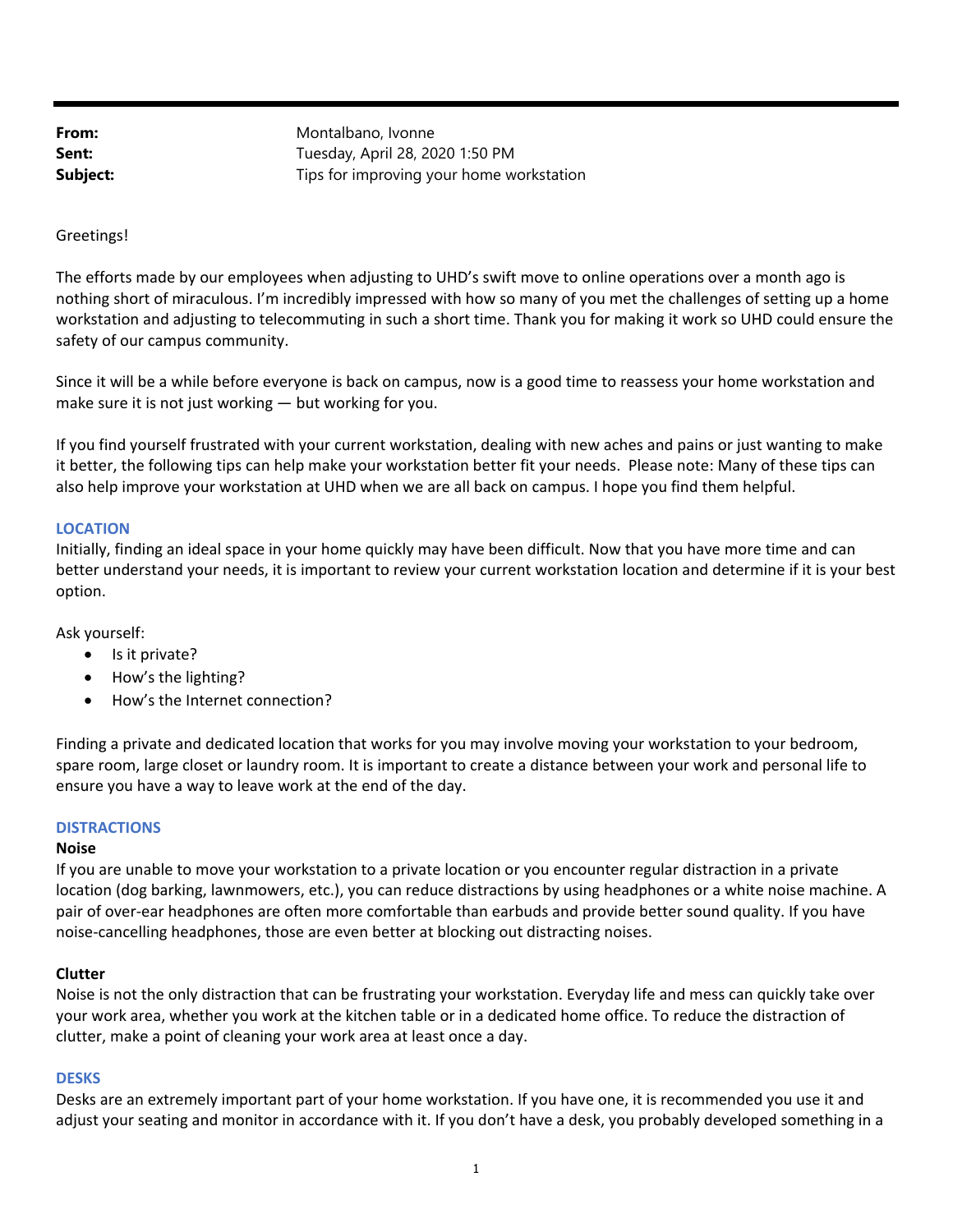pinch. Now is a good time to evaluate whether your improvised desk is working for you. Suggestions for improving your desk situation include:

- $\bullet$  If using a desk...
	- o Make sure there is enough clearance to move your knees and legs under the desk
	- o Ensure you are not experiencing contact stress with the edge of the desk
- If working from an improvised desk…
	- o Make sure you're set up is ergonomic
	- o Avoid using your bed or couch
	- o Consider acquiring a small desk
	- o Find alternatives that may offer a better solution, such as an ironing board, countertop, kitchen table, folding table or two book stacks with a shelf (preferably it is level and about 29 inches tall).

If you develop any new pain, whether you are working from a desk or an improvised desk, adjust your position and workspace to improve ergonomics so you stay healthy and pain free.

# **CHAIRS AND POSTURE**

A proper chair can make or break your workstation. Working in a position that is not ergonomic can strain your body and cause back pain, neck and/or shoulder pain, headaches, eye strain, hip pain, Sciatica and knee pain. The following suggestions will help you ensure your chair is working for you.

- Avoid sitting on your couch or bed.
- Make sure the height and shape of your chair benefits you and doesn't cause pain.
- Adjust and adapt your current chair by:
	- o Adding a cushion, pillow or folded towel to raise your hips and increase comfort
	- o Using the backrest to support your lower back
	- o Increasing lumbar support by adding a rolled up towel between your chair and lower back
	- o Changing the height so it allows flush alignment of forearms and elbows with the desk
	- o Using a footrest, books or boxes if your feet dangle to make sure they are flat. Your hips and thighs should form 90‐degree angles.
	- o Changing your posture regularly. Sitting in the same posture the entire day can cause neck, back and shoulder pain.

# **BREAKS**

When at the office, you probably take breaks to use the restroom and walk around the office to socialize with coworkers. However, when telecommuting it is easy to stay in a silo and remain focused. It's important to remember walking around and taking short breaks are just as important while working from home as they are when in the office. To ensure you are getting the physical breaks you need while working remotely, you are encouraged to do the following:

- Avoid sitting for too long. Set a timer for 30 minutes and take a break for up to five minutes to get up, walk around and do some quick stretches.
- Follow the 20/20/20 rule to reduce eye strain. Every 20 minutes look away from your computer screen and spend 20 seconds looking at something else 20 feet away.
- Ensure you take your lunch break away from your computer. Use this time to eat lunch and physically move around. You can even use part of your lunch break to do stretches, take a short walk or practice a low‐level activity, such as yoga.

# **TECHNOLOGY**

# **Monitor/Laptop**

Laptops are ergonomically challenging since the monitor is either too low or the keyboard is too high. Ultimately, the top of your monitor, whether it is a regular monitor or a laptop monitor, should be just below eye level to avoid neck strain while you read. To make your monitor work for you:

Raise it with objects such as books and boxes so it is eye level (6 to 12 inches above your desk)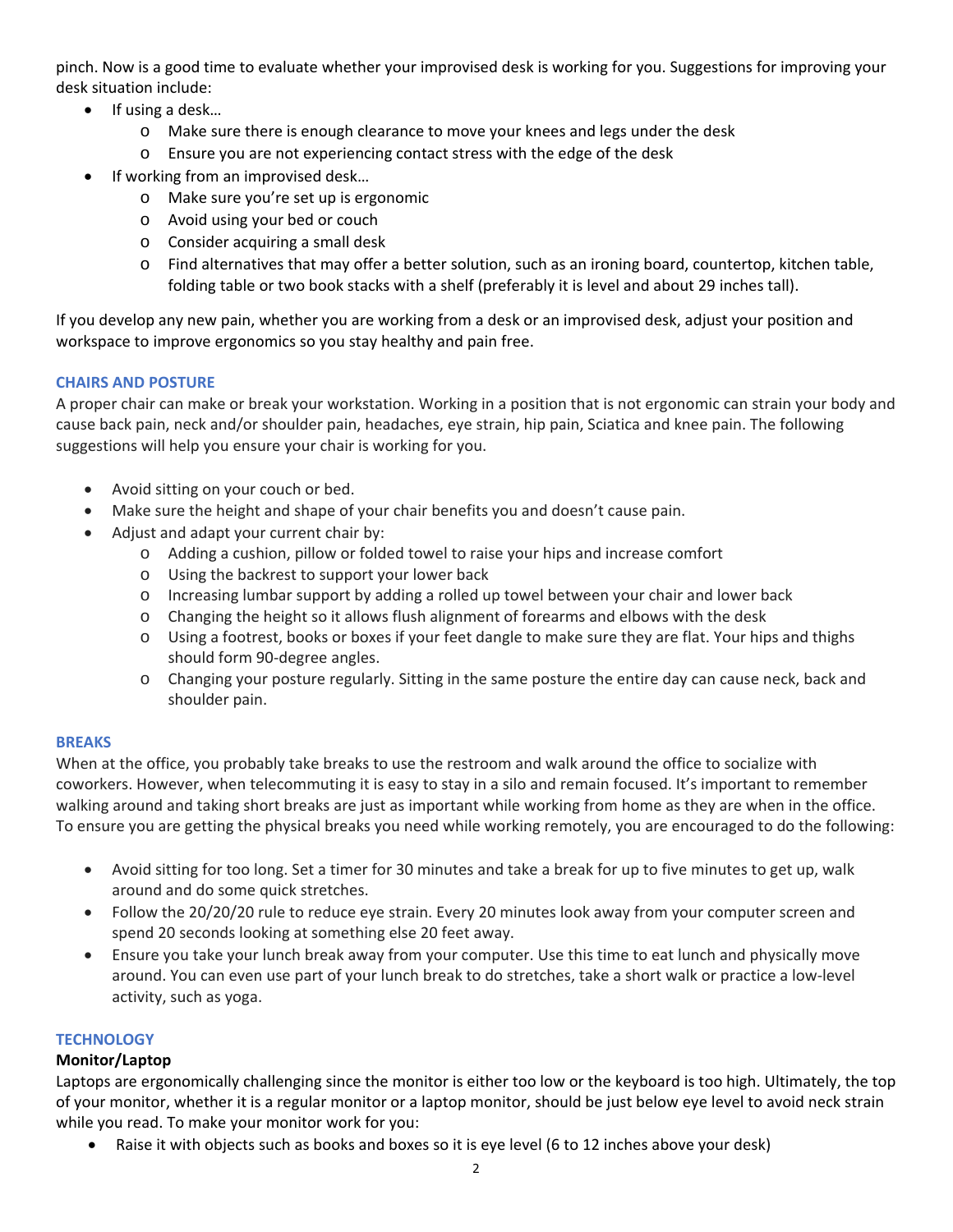- Place it an arm's length away directly in front of you
- Adjust lighting and shades/blinds to decrease monitor glare
- Add an anti-glare filter to your monitor
- Reduce eye strain by lowering the contrast between ambient light and the computer screen through monitor settings or by adjusting external lighting
- Adjust font sizes on the display to reduce eye strain
- If using a laptop, use a wireless keyboard and mouse once you've raised the monitor to an appropriate height to avoid neck and shoulder strain associated with shrugging your shoulders.

### **Keyboard and Mouse**

Improper keyboard placement coupled with repetitive action can lead to Carpal Tunnel Syndrome. To avoid unnecessary strain on your hands and wrists, implement the following:

- Place your keyboard at the same level (height) as your elbows.
- Slant the keyboard the same angel as your forearms so your wrists stay straight when working.
- Position your mouse and keyboard close to the front of the desk if the desk is even with your elbows and make sure the mouse and other devices are close to the same height as the keyboard.
- Use a mouse with a wrist pad if you have one to help support it while working.
- Make sure your elbows are close to your body.

# **ACCESSORIES/ADJUSTMENTS**

Accessories and adjustments are often seen as minor conveniences but can make a huge difference in the effectiveness of your workstation. Some recommendations are:

- Place reference material as close as possible to your computer screen and put it at the same height and distance as your monitor to reduce eye and neck strain.
- Use a headset, headphones with a microphone or put your phone on speaker mode if you talk on the phone for extended periods. Doing this will help you avoid cradling your phone between your shoulder and ear and causing tightening of your neck, back and shoulders.
- Use ergonomic accessories to improve body postures, such as wireless keyboards, armrests, lumbar support, etc.
- Plug your computer and other workstation devices into a surge protector to prevent damage to your electronics.
- Take advantage of the bonus hotspot data many wireless carriers are offering right now to make your devices mobile or to have as backup for spotty home Internet. Check with your provider to see if they are offering bonus hotspot data in response to the coronavirus.
- Scan documents with your mobile phone. Scan apps are available for iOS and Android devices. iPhone users don't need to download any additional apps. They can open the Notes app, tap the camera icon and then scan their desired document.

### Best,

# **Ivonne Montalbano, MBA, SPHR, SHRM-SCP**

Vice President, Employment Services and Operations

University of Houston-Downtown One Main Street, Suite S910 Houston, TX 77002

Phone: 713-221-8667 Fax: 713-223-7496 Email: montalbanoi@uhd.edu www.UHD.edu